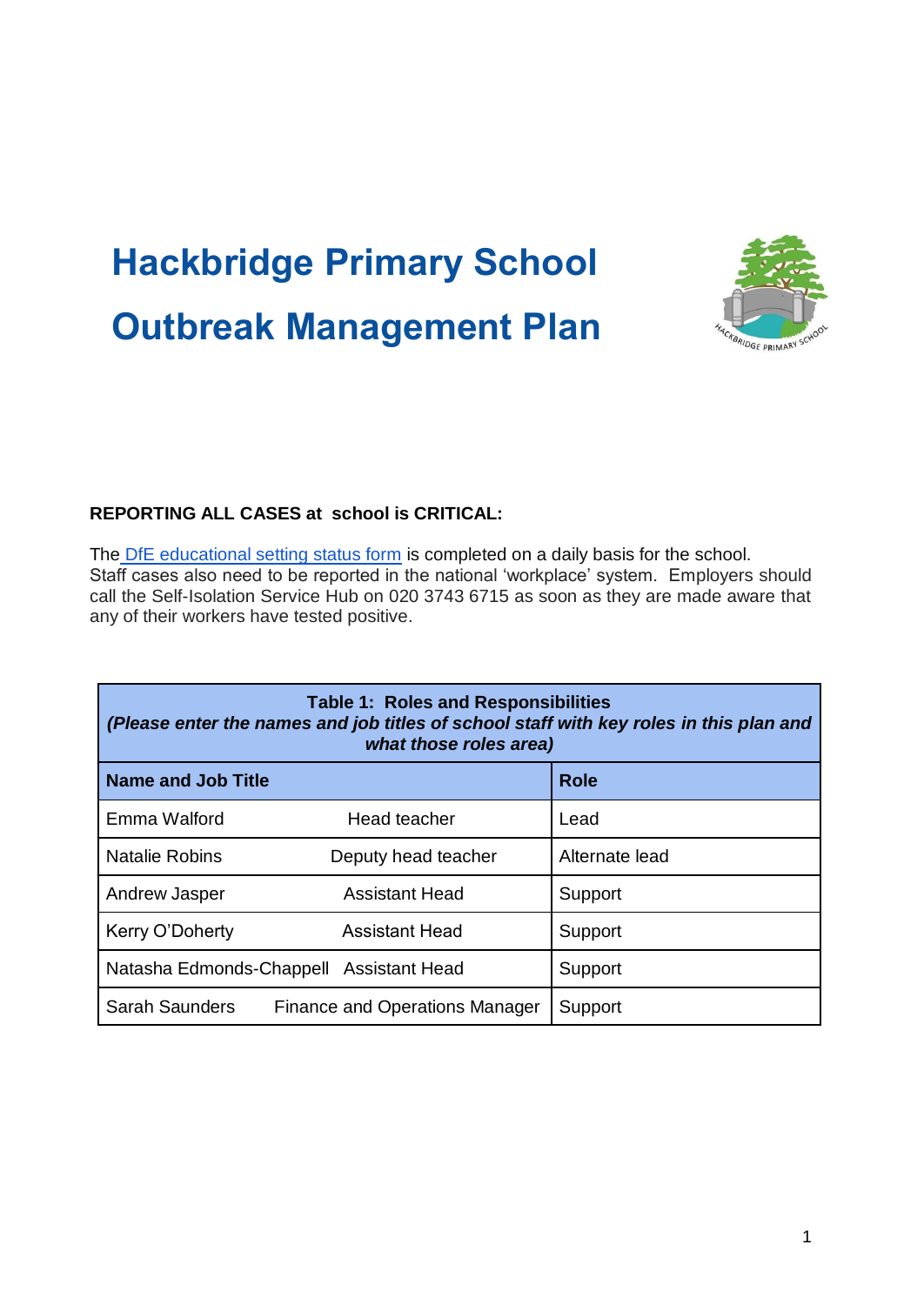| <b>Table 2: Plan Details</b>                                                                                                                                                                                                                                                                  |                                                                                                                                                                                                                                                                                                                                                                     |
|-----------------------------------------------------------------------------------------------------------------------------------------------------------------------------------------------------------------------------------------------------------------------------------------------|---------------------------------------------------------------------------------------------------------------------------------------------------------------------------------------------------------------------------------------------------------------------------------------------------------------------------------------------------------------------|
| <b>Item</b>                                                                                                                                                                                                                                                                                   | How this will be achieved                                                                                                                                                                                                                                                                                                                                           |
| Cases identified in the testing on return<br>to school should not trigger this<br><b>Outbreak Management Plan.</b>                                                                                                                                                                            | The school appreciates that positive cases<br>identified during the initial 'back to school' 2<br>LFD tests on returning to school would not<br>trigger this Outbreak Management Plan as<br>they would not be associated with the school<br>environment given the children had been<br>away from school for the Christmas holidays.                                 |
| <b>This Outbreak Management Plan</b><br>focuses on seeking advice from Public<br>Health in the event that the number of<br>positive cases rise and any of the<br>following thresholds is reached first:                                                                                       |                                                                                                                                                                                                                                                                                                                                                                     |
| Child or staff admitted to hospital with<br>COVID-19                                                                                                                                                                                                                                          | If a pupil, student, child or staff member is<br>admitted to hospital, Mrs Walford (Head<br>teacher) will:<br>contact DfE helpline for advice (0800<br>046 8687, option 1)<br>alert Sutton Public Health<br>publichealth@sutton.gov.uk<br>Alternatively call Sutton out of hours<br>on 0208 770 5170                                                                |
| • 5 children, pupils, students or staff, who<br>are likely to have mixed closely, test<br>positive for COVID-19 within a 10-day<br>period;<br>or • 10% of children, pupils, students or<br>staff who are likely to have mixed closely<br>test positive for COVID-19 within a 10-day<br>period | In the event of any of the thresholds being<br>reached, the Head teacher will contact the<br>DfE COVID-19 helpline on 0800 046 8687.<br>Select Option 1. The helpline is open 8am to<br>6pm, Monday to Friday and 10am to 6pm on<br>Saturdays and Sundays.<br>The main contact point within the school for<br>this area of work will be Mrs Walford Head<br>teacher |
| For special schools, residential settings,<br>and settings that operate with 20 or fewer<br>children, pupils, students and staff at any<br>one time:<br>• 2 children, pupils, students and staff,<br>who are likely to have mixed closely, test                                               | The school should also notify the local Public<br>Health Team:<br>Sutton Council Public Health Team -<br>publichealth@sutton.gov.uk<br>London Coronaviruc Response Cell<br>$\bullet$<br>(LCRC) - <u>ICRC@phe.gov.uk</u>                                                                                                                                             |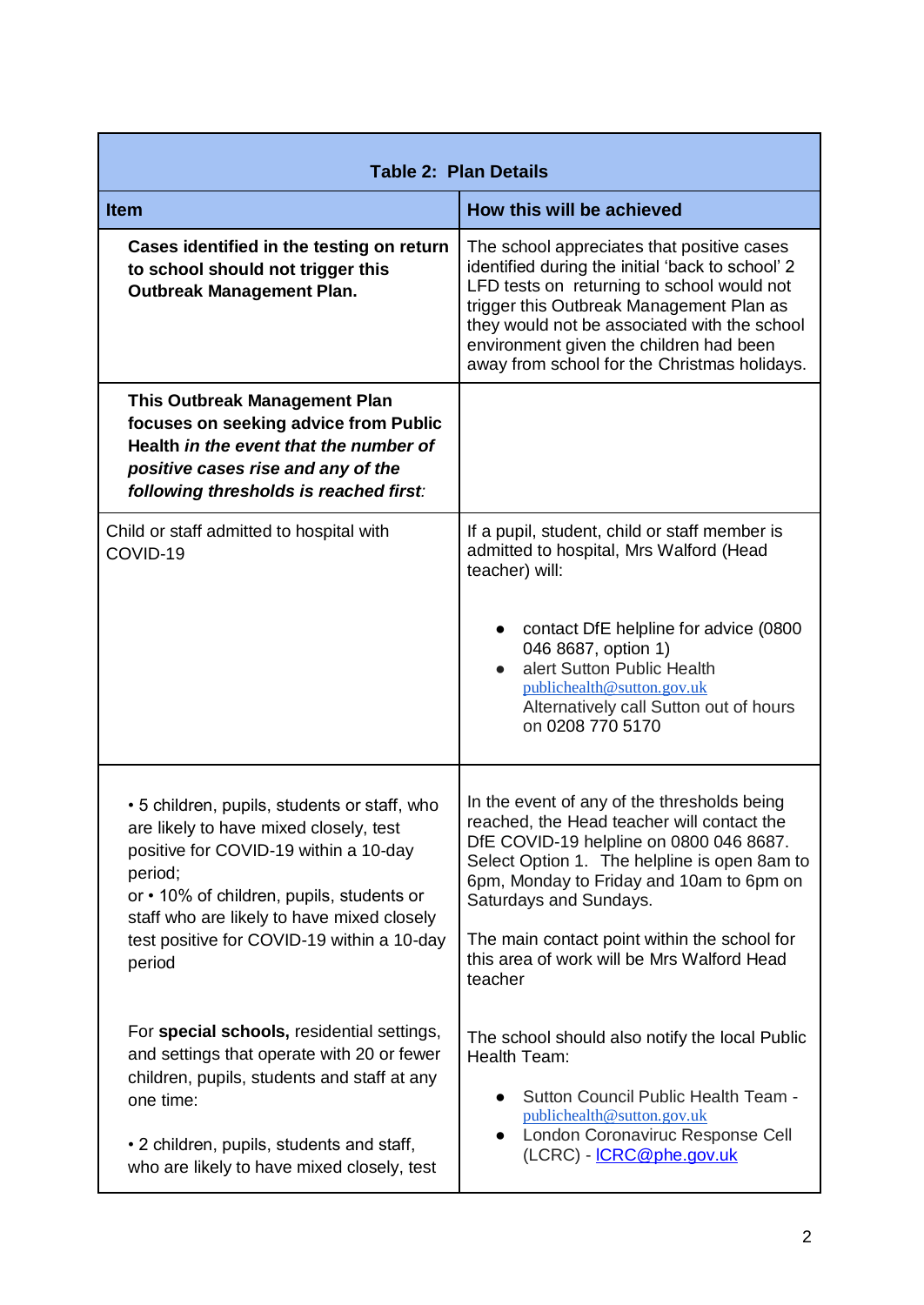| positive for COVID-19 within a 10-day<br>period                                                                                                                                                                            | The School should also contact:<br>Laura Byrnes<br>laurabyrnes@sutton.gov.uk<br>or<br>Kieran Holliday<br>$\bullet$<br>Kieran.holiday@sutton.gov.uk<br>Communicate with parents (see DfE standard<br>letters). Sutton schools can include the link to<br><b>Sutton's Support Available for You pages.</b>                                                                                    |
|----------------------------------------------------------------------------------------------------------------------------------------------------------------------------------------------------------------------------|---------------------------------------------------------------------------------------------------------------------------------------------------------------------------------------------------------------------------------------------------------------------------------------------------------------------------------------------------------------------------------------------|
| <b>Item</b>                                                                                                                                                                                                                | How this will be achieved                                                                                                                                                                                                                                                                                                                                                                   |
| When the thresholds above are reached,<br>education and childcare settings should<br>review and reinforce the:<br>testing,<br>$\bullet$<br>hygiene and<br>ventilation measures they already<br>$\bullet$<br>have in place. | The school will review these controls and<br>check they are being followed and remind<br>staff of the arrangements and requirements.<br>Member of staff who will lead in this: Head<br>teacher and all Senior Leadership team.<br>Staff who will assist with this work: Mrs<br>Robins, Mrs Saunders, Mrs Barclay.                                                                           |
| If cases continue to increase despite the<br>measures above, some or all of the<br>additional measures may be<br>recommended as per below:                                                                                 | Staff member who will undertake these<br>actions: Mrs Walford Head teacher.<br><b>All Schools:</b><br>Contact the DfE helpline for advice<br>contact the DfE COVID-19 helpline on 0800<br>046 8687. Select Option 1 for the PHE<br>Advice Service.<br><b>Sutton Schools:</b><br>Sutton Public Health can be reached on:<br>publichealth@sutton.gov.uk<br>Out of hours number: 0208 770 5170 |
| <b>Face coverings</b><br>Face coverings are currently already<br>advised for:<br>Early Years, Infant, Primary and Junior<br>Schools inc' Special for this pupil age<br>range:                                              | The school may be advised to re-introduce<br>this by the Director of Public Health (DPH)<br>or Health Protection Team (HPT - which,<br>for London for COVID-19 is the London<br>Coronavirus Response Cell 'LCRC')<br>depending on the local situation and case<br>numbers.<br>Clear communication with parents which                                                                        |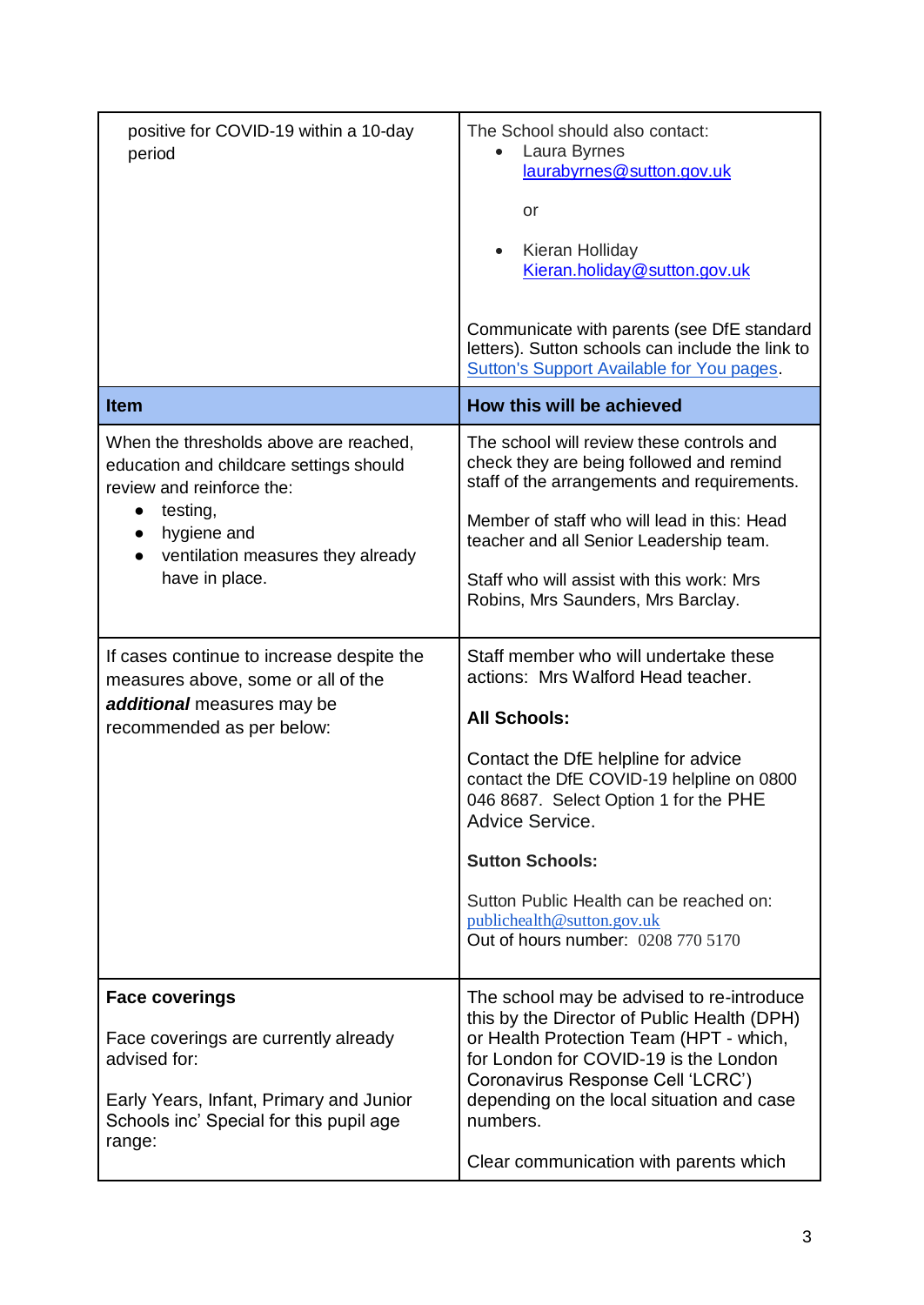| face coverings in communal parts                                                                               | will be achieved by (enter details here).                                                                                                                                                                                                                                                                                                                    |
|----------------------------------------------------------------------------------------------------------------|--------------------------------------------------------------------------------------------------------------------------------------------------------------------------------------------------------------------------------------------------------------------------------------------------------------------------------------------------------------|
| The exceptions to the above bullet points                                                                      | The school appreciates that some people                                                                                                                                                                                                                                                                                                                      |
| are those who are exempt from wearing a                                                                        | may be unable to wear face                                                                                                                                                                                                                                                                                                                                   |
| face covering.                                                                                                 | coverings/masks due to specific health                                                                                                                                                                                                                                                                                                                       |
| In the event of rising case numbers,                                                                           | conditions or special needs and makes                                                                                                                                                                                                                                                                                                                        |
| individual schools may be advised by their                                                                     | adjustments to its policy accordingly.                                                                                                                                                                                                                                                                                                                       |
| local Public Health that face coverings                                                                        | Transparent face coverings, which may                                                                                                                                                                                                                                                                                                                        |
| should be worn in classrooms by pupils                                                                         | assist communication with someone who                                                                                                                                                                                                                                                                                                                        |
| who are in Years 7 and above, visitors and                                                                     | relies on lip reading, clear sound or facial                                                                                                                                                                                                                                                                                                                 |
| staff, unless they are exempt.                                                                                 | expression to communicate, can also be                                                                                                                                                                                                                                                                                                                       |
| Face coverings in classrooms may                                                                               | worn. Transparent face coverings may be                                                                                                                                                                                                                                                                                                                      |
| temporarily be advised by DsPH:                                                                                | effective in reducing the spread of COVID-                                                                                                                                                                                                                                                                                                                   |
| for an individual setting as part of                                                                           | 19. However, the evidence to support this                                                                                                                                                                                                                                                                                                                    |
| their responsibilities in outbreak                                                                             | is currently very limited. Face coverings                                                                                                                                                                                                                                                                                                                    |
| management                                                                                                     | (whether transparent or cloth) should fit                                                                                                                                                                                                                                                                                                                    |
| for settings across areas that have                                                                            | securely around the face to cover the nose                                                                                                                                                                                                                                                                                                                   |
| been offered an enhanced                                                                                       | and mouth and be made with a breathable                                                                                                                                                                                                                                                                                                                      |
| response package, or are in an                                                                                 | material capable of filtering airborne                                                                                                                                                                                                                                                                                                                       |
| enduring transmission area, where                                                                              | particles.                                                                                                                                                                                                                                                                                                                                                   |
| settings and DsPH decide it is                                                                                 | These measures will be reviewed after two                                                                                                                                                                                                                                                                                                                    |
| appropriate                                                                                                    | weeks initially.                                                                                                                                                                                                                                                                                                                                             |
| Increased LFD testing depending on the<br>local situation and advice of the local Public<br><b>Health Team</b> | The school would do this if advised to by<br>the Director of Public Health (DPH) or<br>Health Protection Team (HPT).<br>As part of this, the school may be asked to<br>organise on-site asymptomatic LFD testing.<br>This would be discussed with Public<br>Health.<br>Supplies of test kits would be monitored<br>routinely in school prior to this and re- |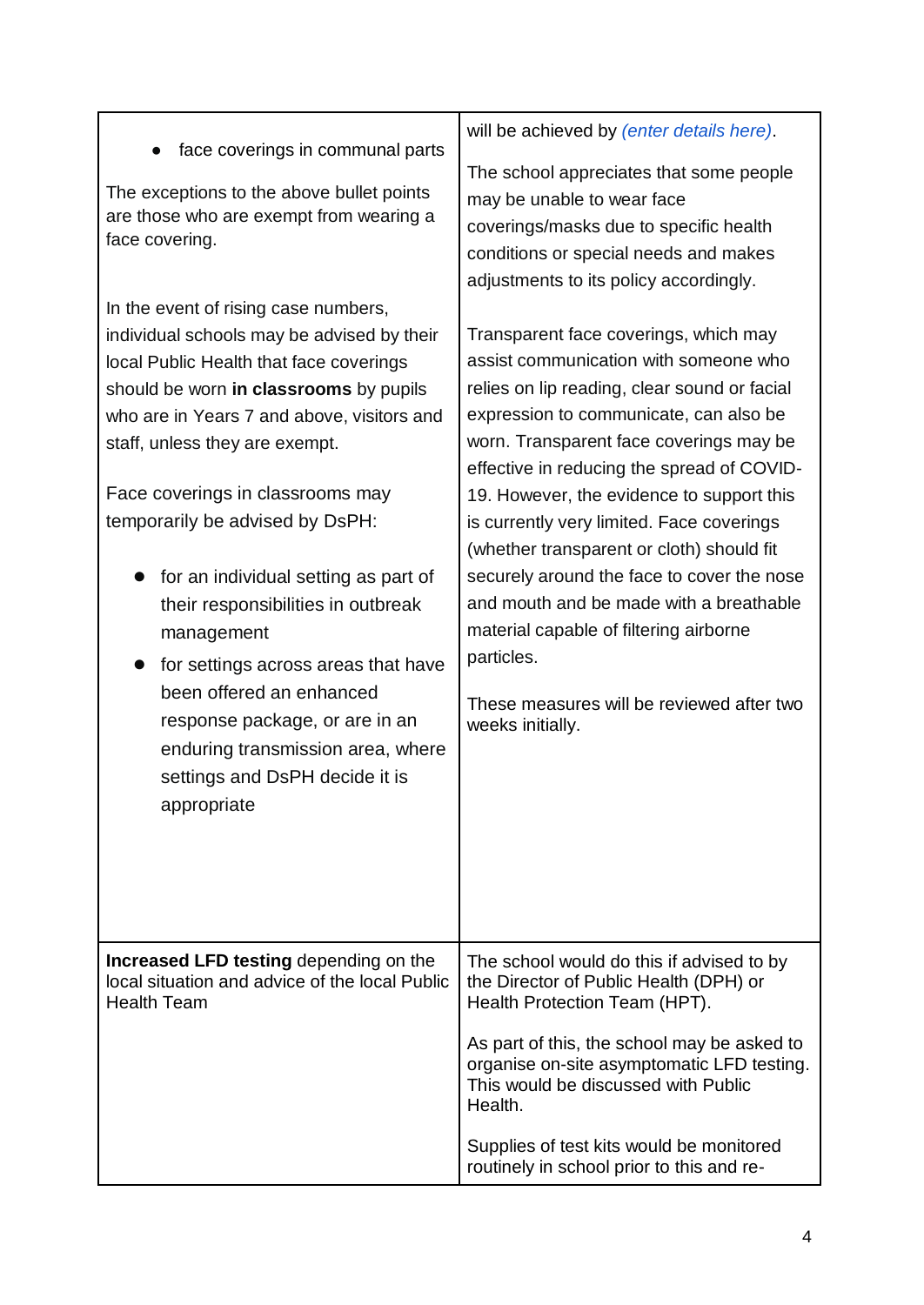|                                                                                        | ordered in a timely way as appropriate.                                                                                                                                                                                                                                                                                                                                                                                                                                                                                                                                                                                                                                                                                                                                                                                                                                                     |
|----------------------------------------------------------------------------------------|---------------------------------------------------------------------------------------------------------------------------------------------------------------------------------------------------------------------------------------------------------------------------------------------------------------------------------------------------------------------------------------------------------------------------------------------------------------------------------------------------------------------------------------------------------------------------------------------------------------------------------------------------------------------------------------------------------------------------------------------------------------------------------------------------------------------------------------------------------------------------------------------|
|                                                                                        | Clear communication with parents and staff<br>via email generated through SIMs database<br>and sent through parentpay software. This<br>database is updated daily as necessary<br>and all contact details are checked with<br>parents at least annually.                                                                                                                                                                                                                                                                                                                                                                                                                                                                                                                                                                                                                                    |
| <b>Item</b>                                                                            | How this will be achieved                                                                                                                                                                                                                                                                                                                                                                                                                                                                                                                                                                                                                                                                                                                                                                                                                                                                   |
| <b>Suspending residential visits</b>                                                   | Identify any residential trips due to take<br>place during the forthcoming weeks.<br>Emergency meeting with Trip Leader,<br><b>Headteacher and Governing Body</b><br>representative to consider the situation.<br>Mrs Walford/Mrs O'Doherty to discuss the<br>situation with the venue and transport<br>providers for each trip affected.<br>Check terms and conditions documents,<br>any relevant insurance documents.<br><b>School Educational Visits Coordinator</b><br>(EVC) to update Mick Bradshaw, Action<br><b>HR's Educational Visits Adviser.</b><br>mick.bradshaw@cognus.org.uk<br>Clear message and communication with<br>the parents and staff of children affected.<br>This would be achieved by speaking to<br>pupils directly whilst in school and following<br>up with letter to parents by email. The Head<br>teacher and Deputy head would lead on<br>this area of work. |
| Opting for virtual or outside activities<br>for:<br>assembly;<br>worship;<br>exercise. | The school can consider this option at any<br>time. It could also be considered if a<br>threshold is reached. If it decides this<br>action is necessary, it will:<br>Provide a clear message and good<br>communication with the parents and staff of<br>children affected.<br>This would be achieved by clear<br>communication with parents and staff via<br>email generated through SIMs database<br>and sent through parentpay software. This                                                                                                                                                                                                                                                                                                                                                                                                                                             |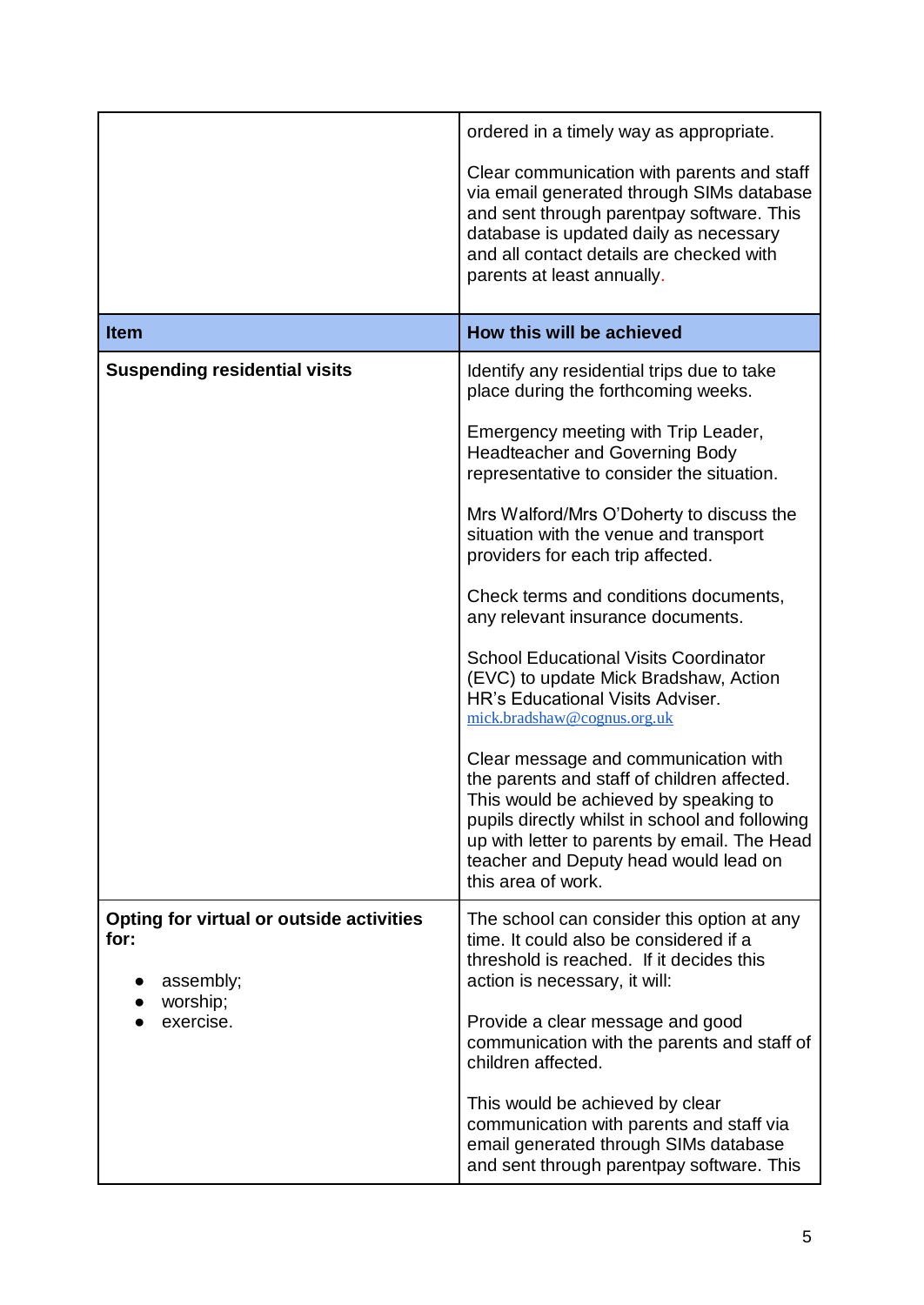|                                                                                                                                            | database is updated daily as necessary<br>and all contact details are checked with<br>parents at least annually.<br>The Head and Deputy Head teachers<br>would lead on this area of work.<br>Consider whether any staff or pupils would<br>be affected by this - for example due to<br>medical conditions and what could be done<br>to assist them.                                                                                                   |
|--------------------------------------------------------------------------------------------------------------------------------------------|-------------------------------------------------------------------------------------------------------------------------------------------------------------------------------------------------------------------------------------------------------------------------------------------------------------------------------------------------------------------------------------------------------------------------------------------------------|
| <b>Item</b>                                                                                                                                | How this will be achieved                                                                                                                                                                                                                                                                                                                                                                                                                             |
| Shielding                                                                                                                                  | Shielding is currently paused and would<br>only be reintroduced by the Government.<br>If it is reintroduced nationally, the school<br>will:<br>provide general communication on<br>this issue in its information for<br>parents and staff;<br>follow any local advice from Sutton<br>Public Health on this if it is issued.<br>Mrs Walford, Head teacher and Mrs<br><b>Saunders Finance and Operations</b><br>Manager will lead on this area of work. |
| Going for online options for:<br>open days;<br>transition or taster days;<br>parental attendance in settings;<br>performances in settings. | The school will consider this action if a<br>threshold is reached. If it decides this<br>action is necessary, it will:<br>Provide clear communication with parents<br>and staff so all understand what the<br>arrangements will be.<br>Mrs Walsford, Head teacher will lead on<br>this with assistance from all Senior<br>Leadership Team.<br>Live events, recorded events, will be                                                                   |